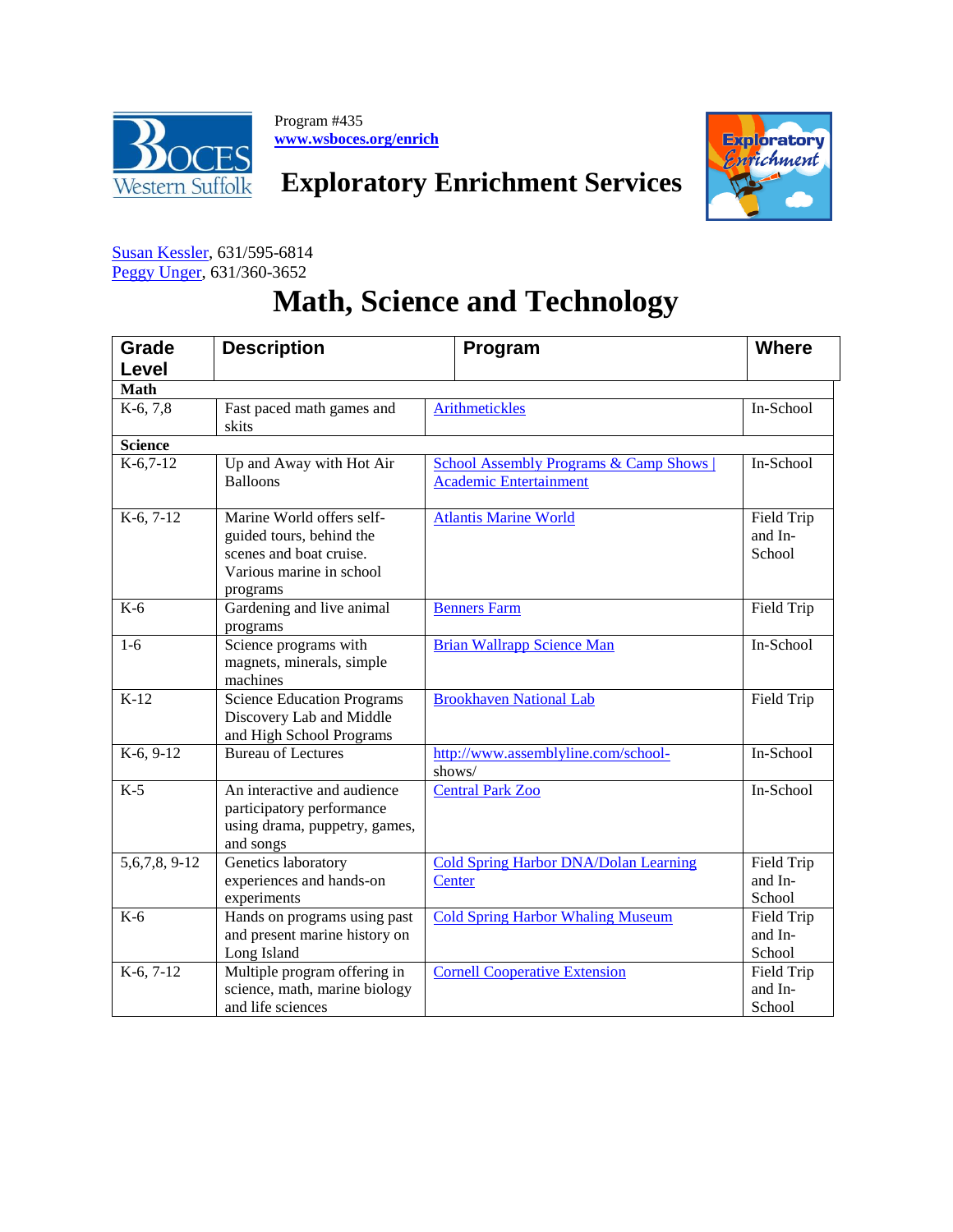| $1-6, 7-12$ | Long Island's history in the<br>field of aviation taught<br>through classes, tours and<br><b>IMAX</b> Theater                                                                                  | <b>Cradle of Aviation Museum</b>                                                        | Field Trip<br>and In-<br>School |
|-------------|------------------------------------------------------------------------------------------------------------------------------------------------------------------------------------------------|-----------------------------------------------------------------------------------------|---------------------------------|
| $K-6$       | Dinosaurs, biology, space and<br>bugs taught with large blown<br>up figures                                                                                                                    | Dinoman                                                                                 | In-School                       |
| $K-6$       | Fossil and mineral school<br>assemblies                                                                                                                                                        | Dinosaur and Mineral School Assemblies,<br><b>Dinosaur Parties</b>                      | In-School                       |
| $K-6$       | Students to learn about<br>metamorphosis and<br>butterflies, explore the<br>treasures of the tropical rain<br>forest and more                                                                  | <b>ECSS Sweetbriar Farm</b>                                                             | Field Trip<br>and In-<br>School |
| $K-12$      | Variety of science based<br>assemblies                                                                                                                                                         | <b>Encore Performing</b><br>http://www.encoreperforming.com/                            | In-School                       |
| $K-6$       | Interactive presentations allow<br>children the opportunity to see<br>touch and learn about the lives<br>of animals from North and<br>South America, Africa, Asia,<br>Australia and Madagascar | Erik's Edventures                                                                       | In-School                       |
| $K-6$       | <b>Fall Pumpkin Programs</b>                                                                                                                                                                   | <b>Fink Farm</b>                                                                        | Field Trip                      |
| $K-6, 7, 8$ | Various interactive shows on<br>physical science, chemistry<br>and biology                                                                                                                     | <b>Franklin Museum Traveling Show</b>                                                   | In-School                       |
| $1-5$       | Workshops in Lego, Robotics<br>and Simple Machines                                                                                                                                             | kidzunderconstruction@yahoo.com                                                         | In-School                       |
| $K-6$       | Gallery activities to allow<br>children to explore the<br>museum. Choose from 10 in<br>programs that make learning<br>come alive.                                                              | Long Island Children's Museum                                                           | In-School                       |
| $K-6,7-12$  | Hands-on educational center<br>with an emphasis on (STEM)<br>Science, technology,<br>Engineering and Math                                                                                      | <b>Long Island Science Center</b>                                                       | Field Trip<br>and In-<br>School |
| $K-5$       | Programs in biology, geology,<br>physical sciences, and the<br>solar system                                                                                                                    | <b>Long Island Center for Arts and Science</b><br>contact email address for information | In-School                       |
| K-6         | Structured as an in-class field<br>trip, a Mad Science workshop<br>is a convenient way to offer<br>students a hands-on science                                                                 | <b>Mad Science of Long Island</b>                                                       | In-School<br>Assemblies         |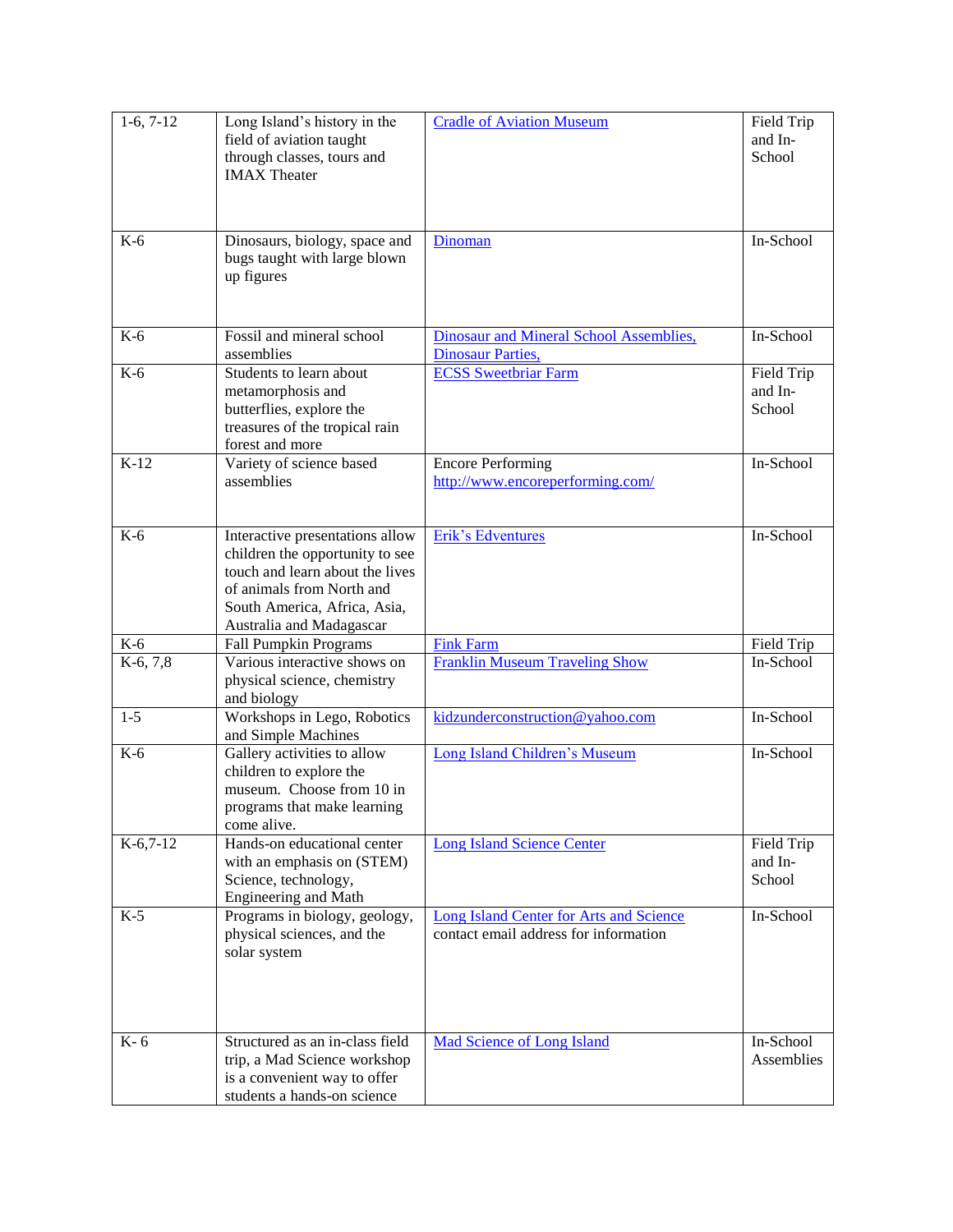|                      | experience without leaving the<br>school. High energy<br>assemblies and workshops<br>available.                                                      |                                                                                        |                                 |
|----------------------|------------------------------------------------------------------------------------------------------------------------------------------------------|----------------------------------------------------------------------------------------|---------------------------------|
| $k-6$                | 45-50 minute animal shows<br>with Nick Jacinto/Animal<br>Adventures                                                                                  | www.NatureNick.com                                                                     | In-School<br>Assemblies         |
| $K-6, 7-12$          | Portable planetarium with the<br>power of revealing the<br>wonders of the Universe 14<br>different topics that are grade<br>appropriate              | <b>Night Skylab</b>                                                                    | In-School                       |
| $K-6$                | Learn "hands-on" about the<br>world of the animal kingdom.                                                                                           | <b>Pet Den Program</b>                                                                 | In-School                       |
| $K-6$                | Traveling Pets Program.<br>Learn about the history of<br>many diverse species and the<br>proper care of pets.                                        | www.petlandparties.com                                                                 | In-School                       |
| $K-12$               | Hands-on environmental<br>education in a NY State Park                                                                                               | http://www.plantingfields.org/index.php/school-<br>programs                            | Field Trip                      |
| $K-6,7-8$            | Observe spectacular displays<br>of rainforest butterflies and<br>learn about the tropical<br>rainforests.                                            | Rainforest Exploration Program/Steve Fratello<br>contact email address for information | In-School                       |
| $K-6, 7-12$          | The Science Museum of Long<br>Island offers more than 50<br>hands-on science workshops<br>for schools.                                               | <b>Science Museum of Long Island</b>                                                   | Field Trip<br>and In-<br>School |
| $K-6, 7-12$          | Programs offer students<br>deeper understanding for our<br>natural world, gain a sense of<br>stewardship for their local<br>environment              | <b>TR Sanctuary</b>                                                                    | Field Trip<br>and In-<br>School |
| $K-6,7-\overline{8}$ | Museum program based on<br>the Vanderbilt collection and<br>planetarium programs that<br>teach astronomy, meteorology<br>and geology                 | <b>Vanderbilt Museum</b>                                                               | Field Trip                      |
| $K-6$                | Large portable earth-Earth<br>Balloon helps students<br>develop a strong<br>understanding of geography,<br>scale, geology, and biomes.               | <b>Western Suffolk BOCES Outdoor Education</b><br><b>Program/Earth Balloon</b>         | In-School                       |
| $K-6$                | Fall and Spring Planting<br>Programs                                                                                                                 | <b>White Post Farm</b>                                                                 | Field Trip                      |
| $K-6,7-8$            | Unique wildlife program<br>about wolves and addresses<br>misconceptions about wolves.<br>Teaches conservation. Live<br>wolf ambassador visits school | <b>Wolf Conservation Center</b>                                                        | In-School                       |